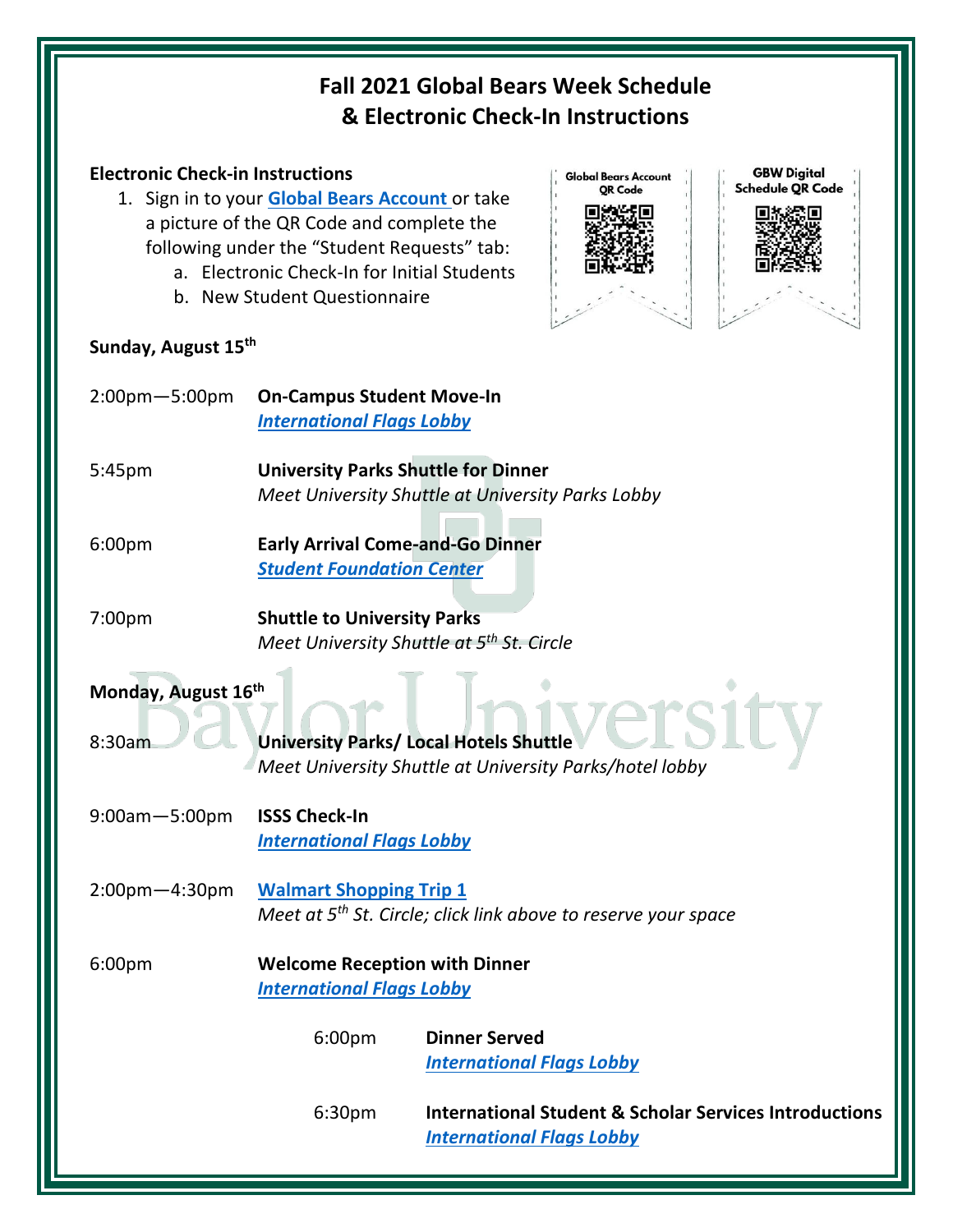|                              | 7:00pm<br><b>Ambassador Group Introductions</b><br><b>International Flags Lobby</b>                                                                                             |
|------------------------------|---------------------------------------------------------------------------------------------------------------------------------------------------------------------------------|
| 7:30pm                       | <b>Waco Cha Tea Truck</b><br><b>Outside Tidwell Bible Building</b>                                                                                                              |
| 8:00pm                       | <b>Shuttle to University Parks</b><br>Meet University Shuttle at 5 <sup>th</sup> St. Circle                                                                                     |
| Tuesday, August 17th         |                                                                                                                                                                                 |
| 8:15am                       | <b>University Parks Shuttle</b><br>Meet University Shuttle at University Parks lobby-<br>University Parks Residents only                                                        |
| $8:30$ am $-9:30$ am         | <b>Breakfast with Global Bears Week Ambassador Groups</b><br><b>Memorial Dining Hall</b>                                                                                        |
| 9:30am-11:00am Resource Fair | <b>International Flags Lobby</b>                                                                                                                                                |
| 11:00am                      | <b>Grad Student Mixer</b><br><b>International Flags Lobby</b>                                                                                                                   |
| 11:00am<br>12:00pm           | <b>Dining Hall Open for Student Meal Plans</b><br><b>Memorial Dining Hall</b><br><b>Virtual Webinar: Life in the USA</b><br>Click link above to register to attend this webinar |
| $2:00$ pm $-4:30$ pm         | <b>Walmart Shopping Trip 2</b><br>Meet at 5 <sup>th</sup> St. Circle; click link above to reserve your space                                                                    |
| 6:00pm                       | <b>Green &amp; Gold Reception</b><br><b>Cashion 506</b>                                                                                                                         |
|                              | 6:00pm<br><b>Pictures with President Livingstone</b><br><b>Cashion 506</b>                                                                                                      |
|                              | 6:45 <sub>pm</sub><br><b>President Livingstone Remarks</b><br><b>Cashion 506</b>                                                                                                |
| 7:15 <sub>pm</sub>           | <b>Shuttle to University Parks</b><br>Meet University Shuttle at 5 <sup>th</sup> St. Circle                                                                                     |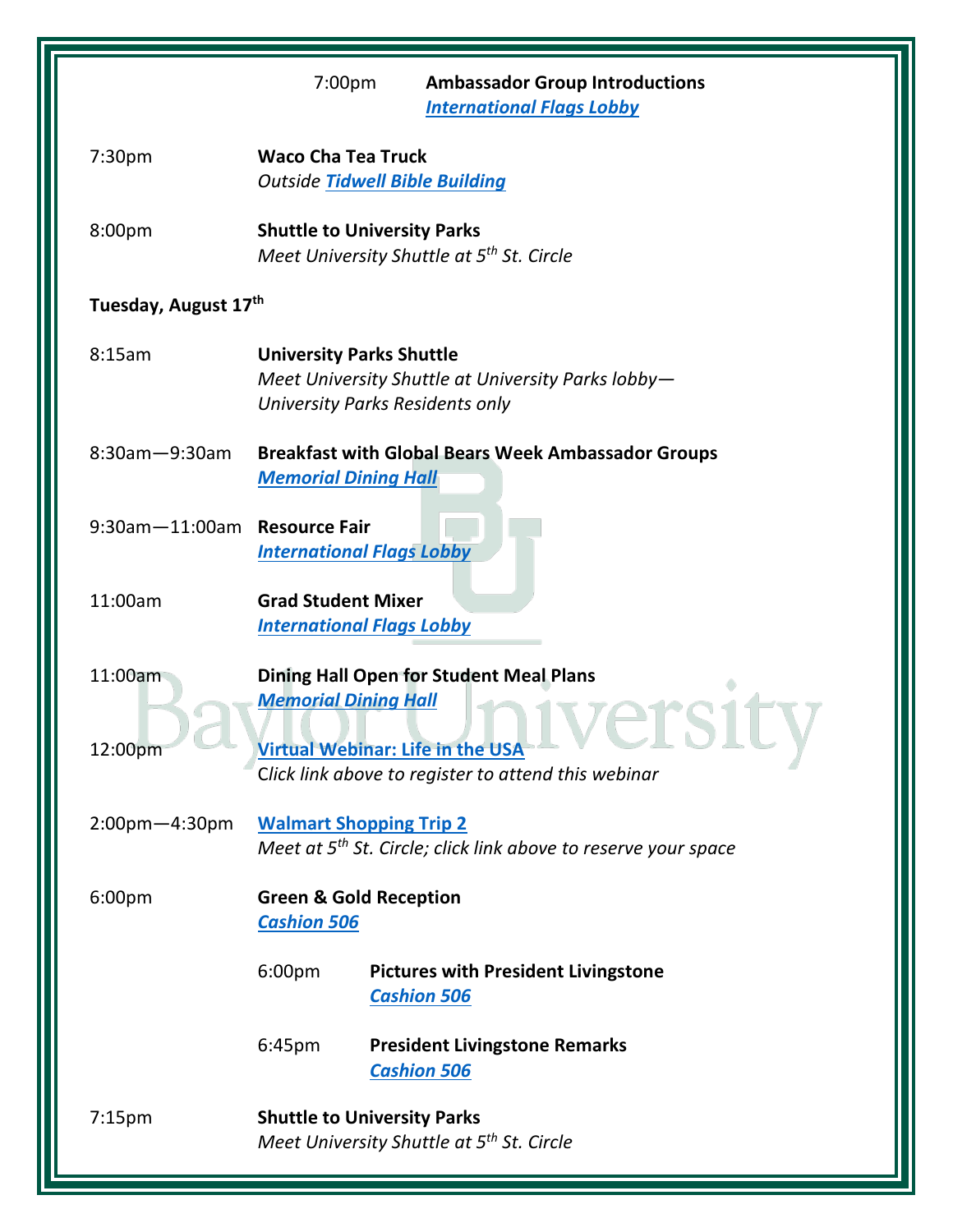| Wednesday, August 18th                                                              |                                                                                                                          |                                                                                      |  |  |  |
|-------------------------------------------------------------------------------------|--------------------------------------------------------------------------------------------------------------------------|--------------------------------------------------------------------------------------|--|--|--|
| 8:00am                                                                              | <b>University Parks Shuttle</b><br>Meet University Shuttle at University Parks lobby-<br>University Parks Residents only |                                                                                      |  |  |  |
| $8:00$ am $-9:00$ am                                                                | <b>Breakfast with Ambassador Groups</b><br><b>Memorial Dining Hall</b>                                                   |                                                                                      |  |  |  |
| 8:30am                                                                              | <b>Baylor Campus Tour 1</b><br>Meet at $5th$ St. Circle; click link above to reserve space; students only please         |                                                                                      |  |  |  |
|                                                                                     | 9:00am-10:00am Family Virtual Meeting<br>Click link above to attend this meeting                                         |                                                                                      |  |  |  |
| 10:00am                                                                             | <b>Graduate Student Orientation Check-In (STEM Programs)</b><br><b>Jones Theatre</b>                                     |                                                                                      |  |  |  |
| 11:30am                                                                             | <b>Graduate Student Orientation Check-In (Non-STEM Programs)</b><br><b>Jones Theatre</b>                                 |                                                                                      |  |  |  |
| 11:30am                                                                             | <b>Global Gateway Program Lunch</b><br>Hankamer 263-Global Gateway Program students only                                 |                                                                                      |  |  |  |
|                                                                                     | 12:30pm-1:30pm Global Gateway Program Required Meeting<br>Hankamer 263-Global Gateway Program students only              |                                                                                      |  |  |  |
| 11:00am-5:00pm Kickstart Activities with Ambassador Groups-Undergrad. students only |                                                                                                                          |                                                                                      |  |  |  |
|                                                                                     | 11:00am                                                                                                                  | Lunch<br><b>Memorial Dining Hall</b>                                                 |  |  |  |
|                                                                                     | 11:45am                                                                                                                  | <b>Meet the Bears</b><br><b>Bill &amp; Eva Williams Bear Habitat</b>                 |  |  |  |
|                                                                                     | 12:00pm                                                                                                                  | <b>Campus Connections &amp; Dr. Pepper Hour</b><br><b>Bill Daniel Student Center</b> |  |  |  |
|                                                                                     | 2:00 <sub>pm</sub>                                                                                                       | <b>Baylor Line</b><br><b>McLane Stadium</b> (shuttles available)                     |  |  |  |
|                                                                                     | 3:00 <sub>pm</sub>                                                                                                       | <b>Baylor Volleyball Game</b><br><b>Ferrell Center (shuttles available)</b>          |  |  |  |